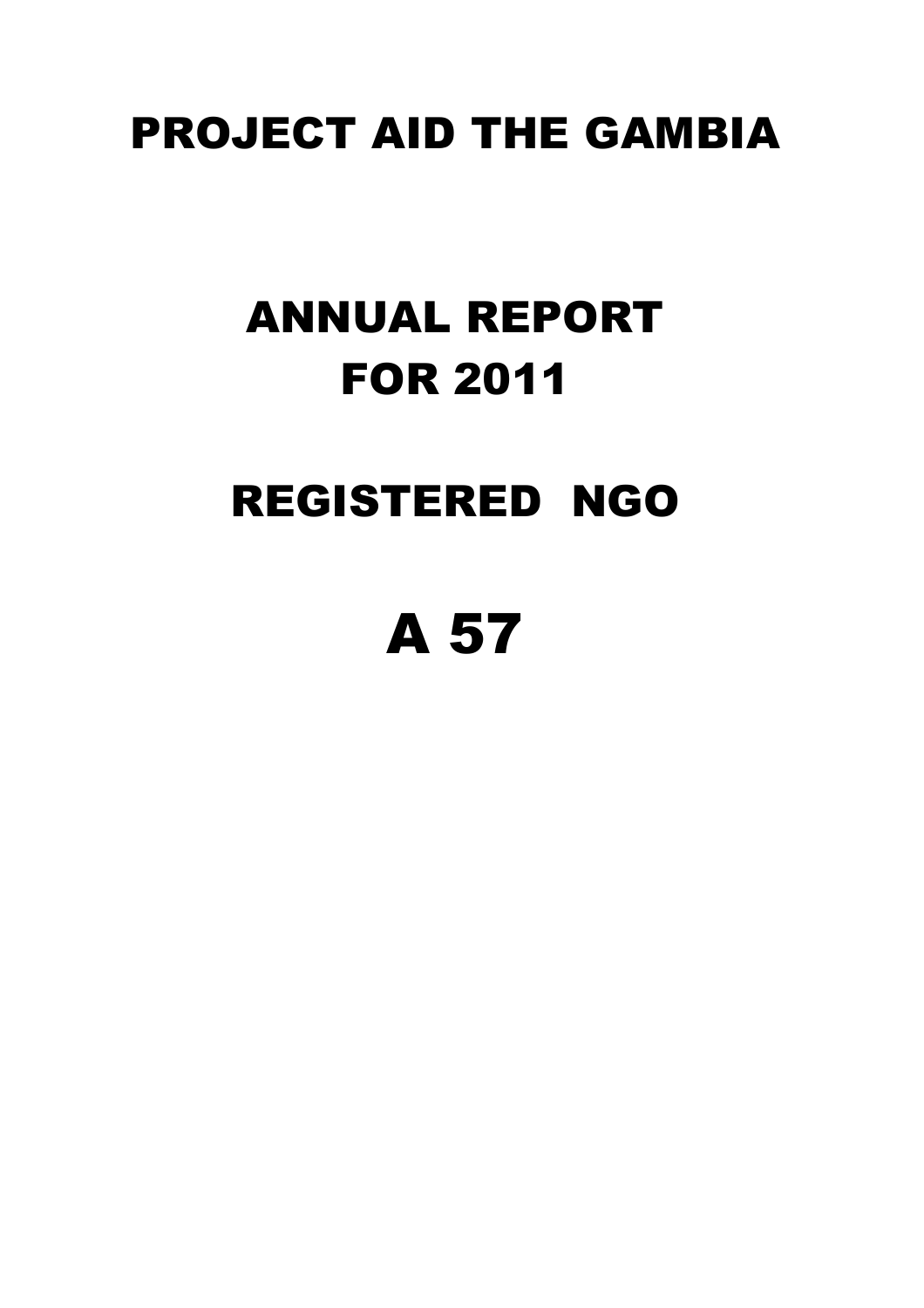#### INTRODUCTION

Project Aid The Gambia, is a German / Gambian registered International Non Governmental Organisation(NGO), whose objective is to supplement Governments efforts in providing humanity services to the target rural communities. The project has been involved in series of successful projects since 1991. As Education, Health and Agriculture are the founding block of any meaningful development, Project Aid strives very hard to excel in these domains. Jahally Health Centre has been a model clinic since its inception in 1990. The Kindergarten has been exceptional in terms of its infrastructure and academic out put. Project Aid is presently sponsoring five women Agricultural gardens within central River Region. In the year 2011 the project in collaboration with German Government has embarked on building a Health Centre in Njaba Kunda which was designed to be maintenance poor. The administrative head office is situated in Manjai Kunda (KMC) Kanifing Municipal Council, .

### CURRENT PROJECTS

## JAHALLY HEATH CENTRE

Jahally is in CRR West, a few kilometres to Brikamaba. The community in Jahally are Fulas, Mandinkas and predominantly Sarahuli. The Health Centre was established in 1991 to compliment government effort in realising MDG 4,5 and 6.

The Health Centre is one of the most famous health facility in the rural area in terms of infrastructure and quality health delivery services. Jahally Health Centre is a non profit making health centre.

Our registration fees are as follows:

| AGE                    | AMOUNT            |
|------------------------|-------------------|
| Under 5 years old      | D <sub>0.00</sub> |
| $\vert$ 5-14 years old | D 1.00            |
| 15 and above           | D 5.00            |
| Foreigners             | D 10.00           |

#### CHARGES FOR PATIENTS IN JAHALLY HEALTH CENTRE

NB: All antenatal and deliveries are conducted free in the health centre. Admission fee is D20.00 including lab fees. Laboratory investigation is D5.00 for each test required, infants are exempted.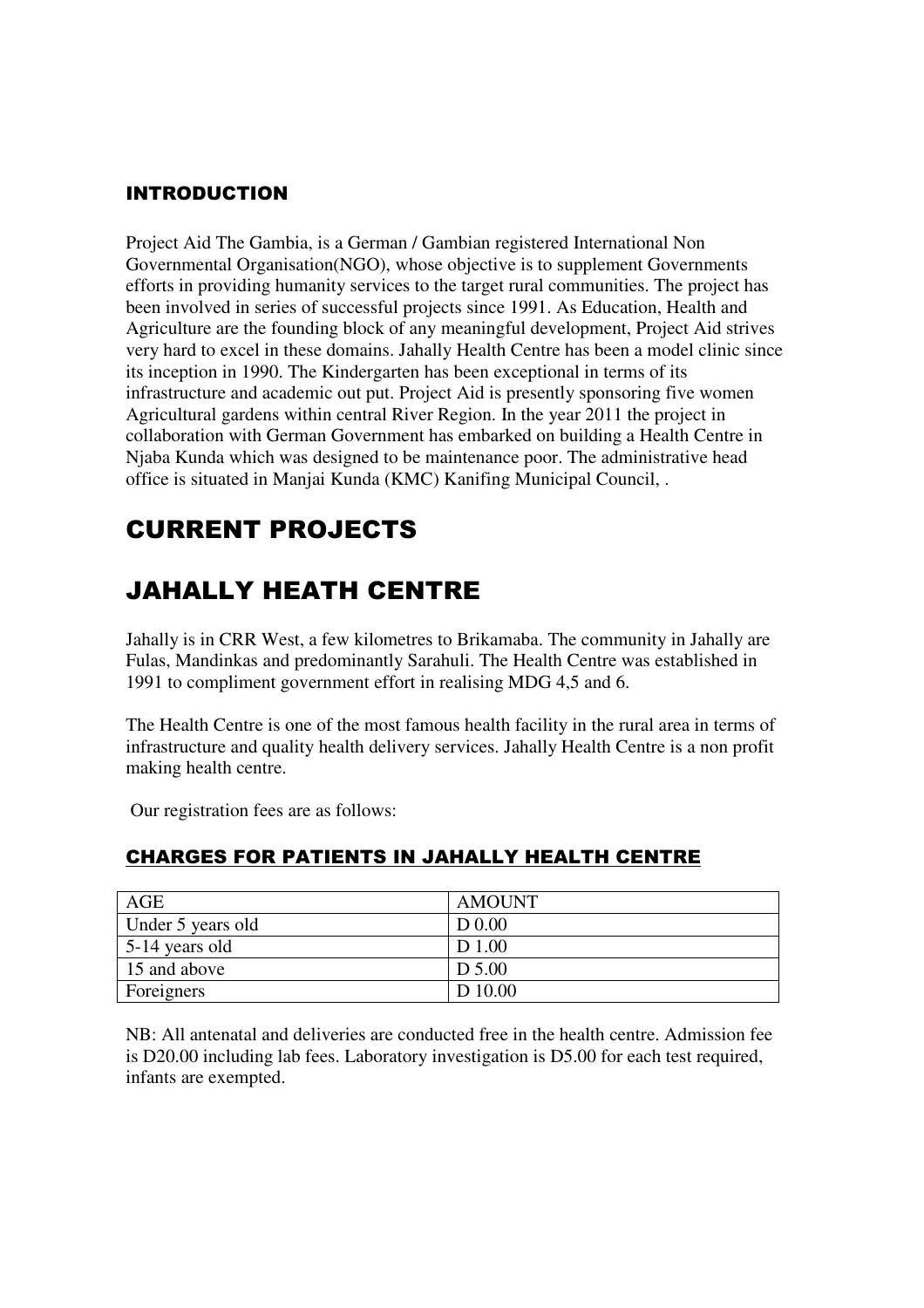#### STATISITIC (Out Patient)

| Jan  | Feb  | Mar  | Apr  | <b>May</b> | Jun  | Jul | Aug | Sep  | Oct | <b>Nov</b> | <b>Dec</b> | <b>Total</b> |
|------|------|------|------|------------|------|-----|-----|------|-----|------------|------------|--------------|
| 1200 | 1285 | 1484 | 1164 | 1137       | 1222 | 947 | 950 | 1317 | 989 | 732        | 751        | 13178        |

There are three consultation rooms. We treat patients in the whole regions of CRR,LRR,URR and some part of Cassamance in Senegal. The most common disease conditions we treat are presented in the graph in four quarters.

#### Graph showing common diseases treated in Jahally health centre in four quarters in 2011.



The total number of patients seen in the four quarters was 13,178 patients. 37.3% of the patients are between 6-14 years and the remaining 31.5 are above 14 years.

There is one pharmacy where all prescribed drugs are dispensed by the pharmacy assistant. The out patient also have a laboratory where investigation are carried out on patients such as blood film for malaria test (BF) haemoglobin estimation(HB), white blood cell count(WBC) HCG, Acid fast bacilli (AFB) for sputum spearing for tuberculosis, sickle cell and venereal disease research laboratory(VDRL) to investigate syphilis. There are two wards namely adult ward where all adult male and female patients are admitted and children's ward mainly for children only. There are two private wards attached to the adult ward, nurses duty room and office space for MRC who is currently conducting two years research on pneumonia sepsis and meningitis in children under five years old, The two wards has a capacity of eleven beds each. There are two flush toilets and one shower in all of them. The electricity supply in the health centre comes from one big source of solar energy and a bore hole that supply clean pipe born water.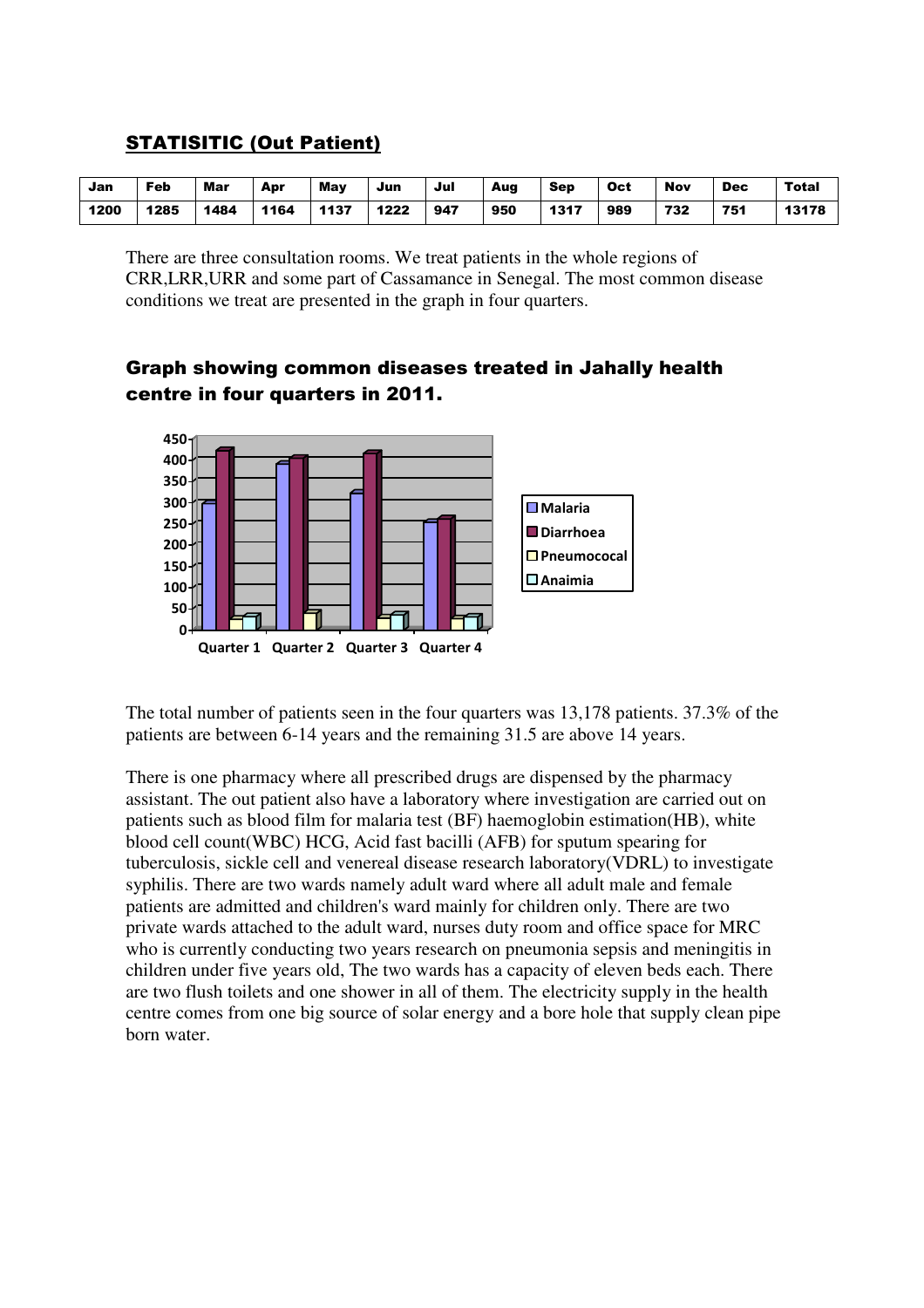#### STAFF STRUCTURE

There are twenty three staff in the health centre including Artificial Restorative Treatment (ART). Below is a table showing the number of staff and positions

| <b>STAFF</b>                        | <b>NUMBER</b>               |
|-------------------------------------|-----------------------------|
| <b>Registered Nurse General</b>     |                             |
| <b>State Enrol Nurse General</b>    | 3                           |
| <b>Nurse Attendants</b>             | 8                           |
| Gardeners                           | $\overline{2}$              |
| Orderlies                           | 3                           |
| Drivers                             |                             |
| Watchman                            |                             |
| <b>Community Oral Health Worker</b> |                             |
| Assistant COHW                      | $\mathcal{D}_{\mathcal{L}}$ |
| Total                               | 23                          |

During the year under review, three nurses and one COHN resigned from the project. Two trained nurses and two nurse attendants were employed.

#### CAPACITY BUILDING

Currently the project is sponsoring two nurses in SEN school and one nurse as a midwife in SRN school. This will boast the standard of quality health delivery in the health centre. During the year 2011, series of trainings were conducted from the invitation of department of state for health and social welfare. Two nurses were trained on. IPT in malaria diagnosis and management. Two were trained as leprosy and tuberculosis inspectors (LTI). One person also was trained as a councillor in VCT voluntary counselling and testing in HIV/AIDS. One person trained on female genital mutilation and cutting (FGMC), Its immediate and long term complication and management.

#### MATERNITY UNIT

The labour ward consists of two delivery beds, two baby cots and one post natal bed for observation of post delivery mothers for six hours. It is equipped with a sterilizer. Only normal deliveries are conducted in the health centre while abnormal labour cases are referred to Bansang Hospital to be attended by either midwife or obstetricians.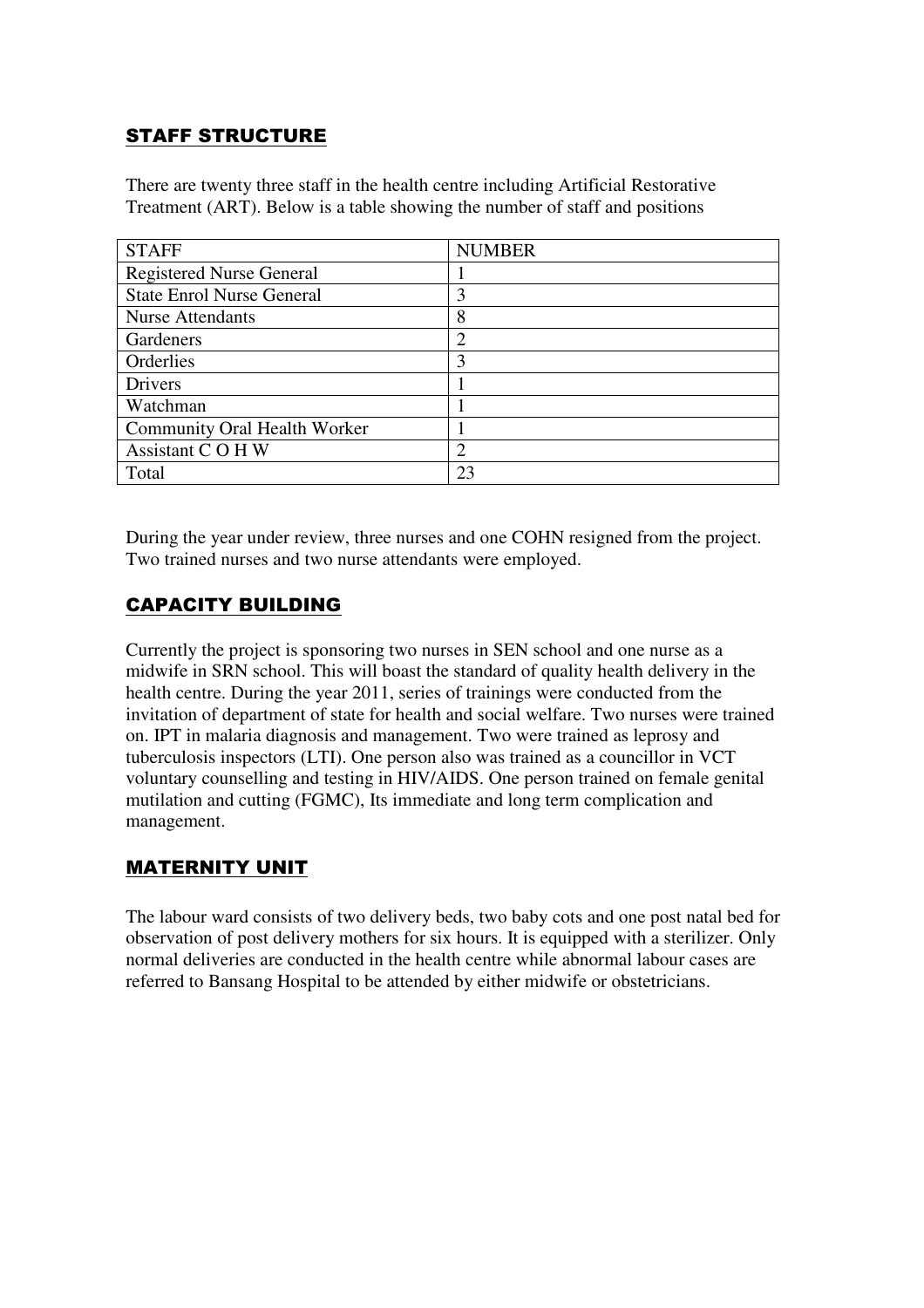#### DELIVERY

Jahally Health Centre is not left behind in terms of conducting proper and quality delivery to women. We have delivered eighty five clients from Jan-Dec 2011.

#### THE GRAPH BELOW SHOWS THE TOTAL DELIVERY FROM JAN-DEC 2011



During the year 2011 only one fresh still birth delivered in the health centre. Three macerated still births. No maternal death in the year 2011. Out of the total deliveries 16.5% are teenagers. 87.1% of the total deliveries are conducted by senior nurse attendants who benefited from on job training and locally certified to conduct safe and normal vaginal deliveries.

#### ADMISSION

Only conditions that cannot be managed at the out patient are admitted in the ward. These includes malnutrition, burns, severe malaria, severe diarrhoea, pneumonia, sepsis, dysentery, etc. However the number of deaths in the health centre for Jan to Dec 2011 reads- Severe dehydration 2, severe pneumonia 2 severe diarrhoea 1 serious possible bacterial infection (sepsis) 1, persistent diarrhoea with dehydration 1 and severe malaria 4. The total number of death was 11.

#### **REFERRALS**

Jahally health centre is a minor health centre according to the World Health Organization (WHO) definition. The health centre does not treat surgical cases beyond the staff limit, orthopaedic cases and some urological conditions are all referred to Bansang Hospital.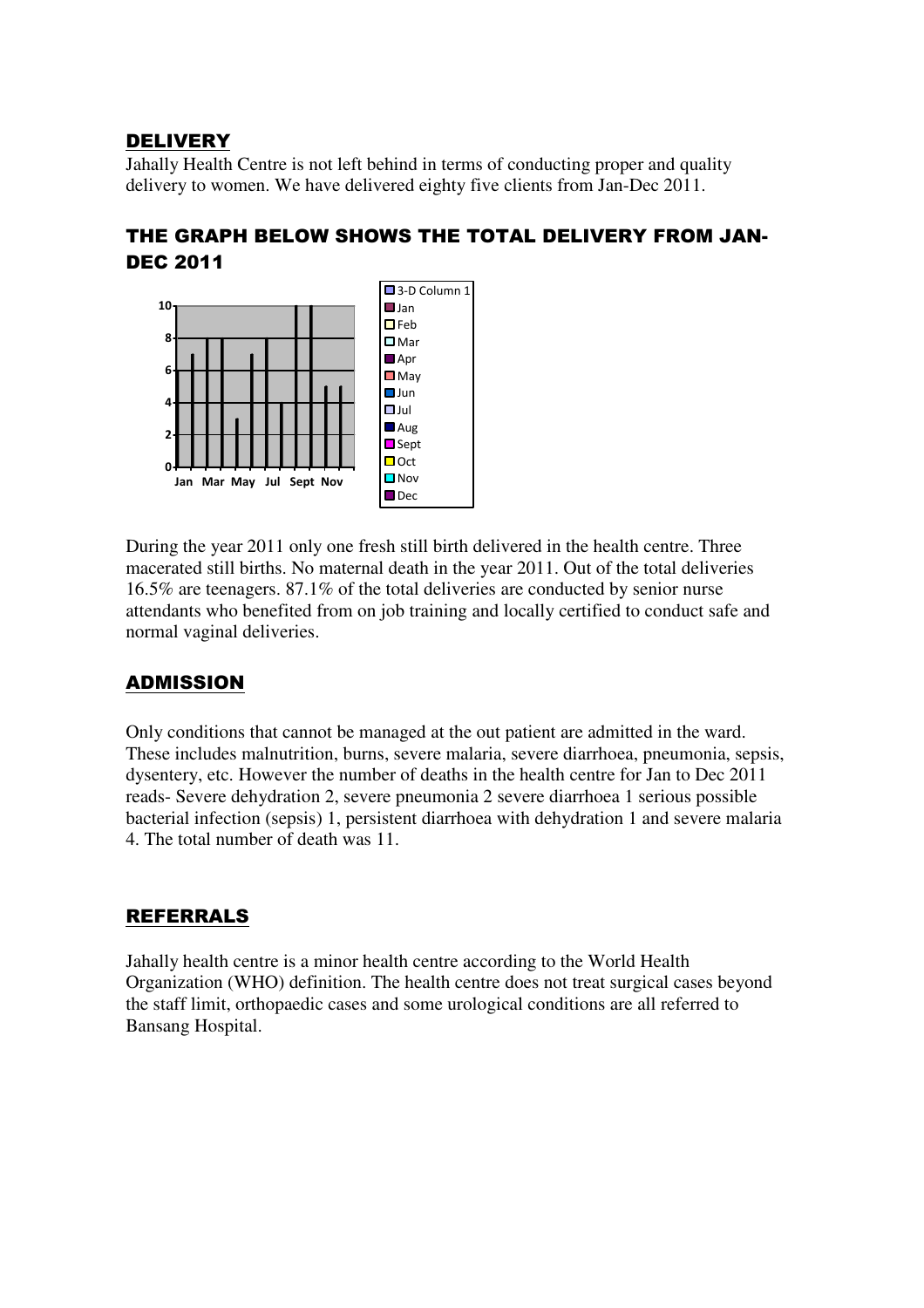#### GRAPHS SHOWING REFERALL FROM JAN TO DEC 2011.



#### REPRODUCTIVE AND CHILD HEALTH/BIRTH CONTROL

Healthy children together with a healthy mother makes a smiling family. A mother can take good care of her children only when, food, shelter, clothing as minimal basic human needs is achieved followed by physical and mental well being, economic burden is minimised, poverty reduced, better educated. Currently we have enrolled sixty clients. Some of the male clients declined registration. Out of the total registered, 65% of the clients are female and 35% are male. 100% of all the clients are in their active reproductive stage.

#### ACTIVITIES

General cleaning and environmental sanitation of the health centre is another priority to the health staff. The staff together with cleaners engaged in general cleaning periodically to make the health centre second to none. The staff formed a joint football team with the teachers in the kindergarten in order to create a sense of oneness, unity and corporation. Two football matches were organised between the project staff and teachers of Brikamaba Senior Secondary School. As part of staff motivation and comfort, two new fridges were bought for nurses and ART. Five camping lamps were also provided to substitute electricity supply in the wards and out patients at night. Monthly meeting is another important schedule. Important matters were discussed pertaining to the up keeping of the health centre.

#### LABORATORY REPORT-SEPTEMBER-DECEMBER 2011

The information below shows number of children above 5 years and adults tasted at the lab for malaria microscopy. White blood cells count, Haemoglobin HCG for pregnancy AFB for TB and Urinalysis.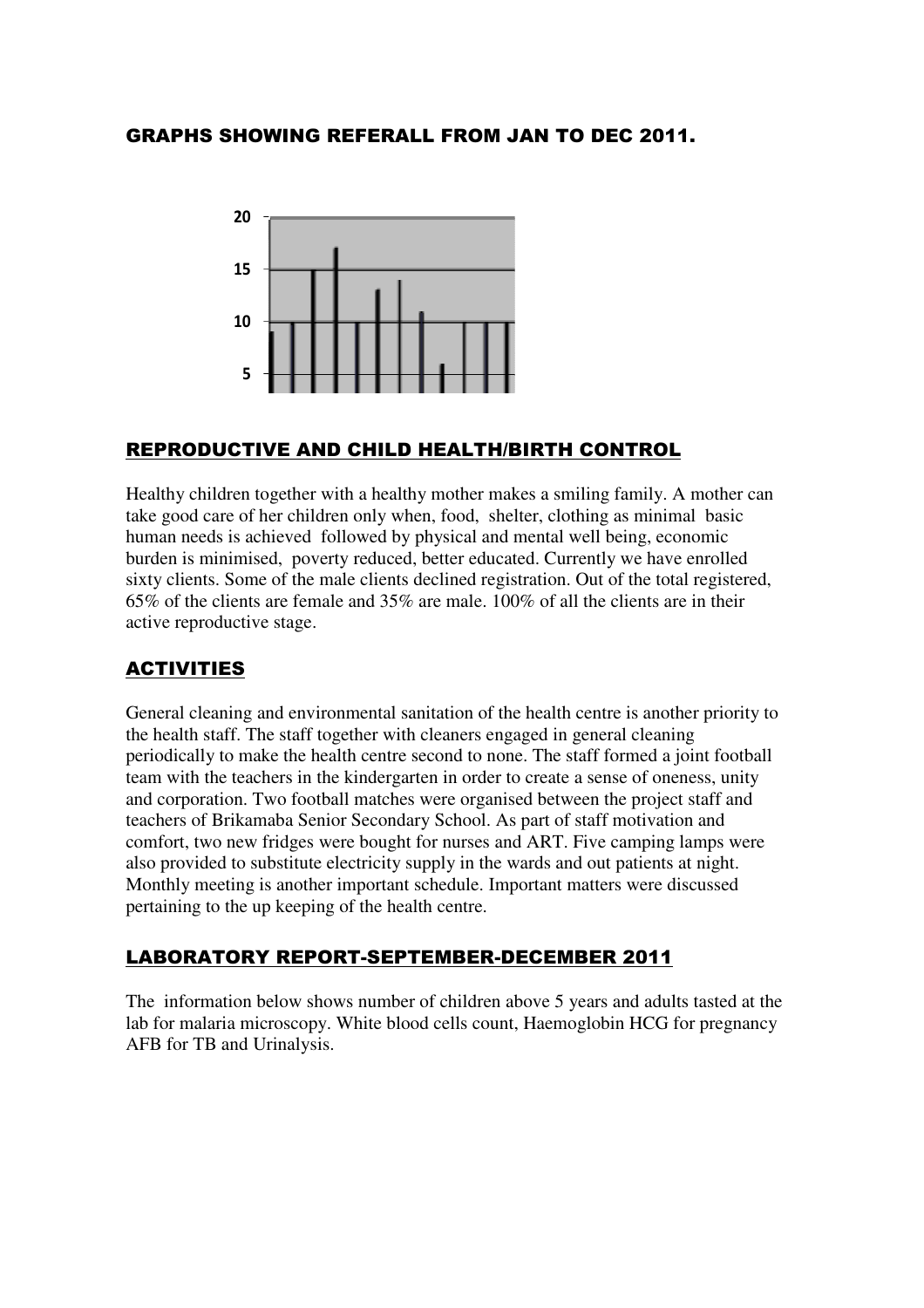#### In September

|                   | Tested | Positive           | Negative           |
|-------------------|--------|--------------------|--------------------|
| <b>BLOOD FILM</b> | 414    | 101                | 313                |
| <b>WBC</b>        | 376    | 101                | 313                |
| HB                | 46     | 03 Low Haemoglobin | 03 Low Haemoglobin |
| HCG               |        | 24                 |                    |
| AFB/TB            |        |                    |                    |

#### In October

|                   | Tested | Positive          | Negative                   |
|-------------------|--------|-------------------|----------------------------|
| <b>BLOOD FILM</b> | 418    | 80                | 338 for malaria microscopy |
| <b>HCG</b>        | 20     | 14                |                            |
| AFB/TB            | ۱b     |                   |                            |
| <b>WBC</b>        | 390    |                   |                            |
| HB                | 32     | 2 Low Haemoglobin | 2 Low Haemoglobin          |

#### In November

|                   | Tested | Positive | Negative                   |
|-------------------|--------|----------|----------------------------|
| <b>BLOOD FILM</b> | 293    | 97       | 196 for malaria microscopy |
| AFB/TB            | 12     |          | 10                         |
| <b>HCG</b>        |        | 10       |                            |
| <b>WBC</b>        | 281    | 10       |                            |
| HB                | 30     | 10       | 2 Low Haemoglobin          |

#### In December

|                   | Tested | Positive          | Negative          |
|-------------------|--------|-------------------|-------------------|
| <b>BLOOD FILM</b> | 306    | 64                | 242               |
| AFB/TB            |        |                   |                   |
| HCG               |        |                   |                   |
| HB                | 38     |                   |                   |
| <b>WBC</b>        | 30     | 1 Low Haemoglobin | 1 Low Haemoglobin |

All tests are 5 Dalasi each expect HCG and AFB which are D35.00 and free respectively.

#### DENTAL CLINIC 2011

The dental clinic was in co-operated into the health centre in 1998 with the view of promoting oral health in the area and was fully operational in 2003 after the 12 weeks intensive course which was conducted in Jahally health centre where 5 project staff were trained.

 In 2011 the dental clinic registered a total number of 1201 patients, out of which 633 were female. 1339 teeth has been extracted and 69 teeth were restored with sealing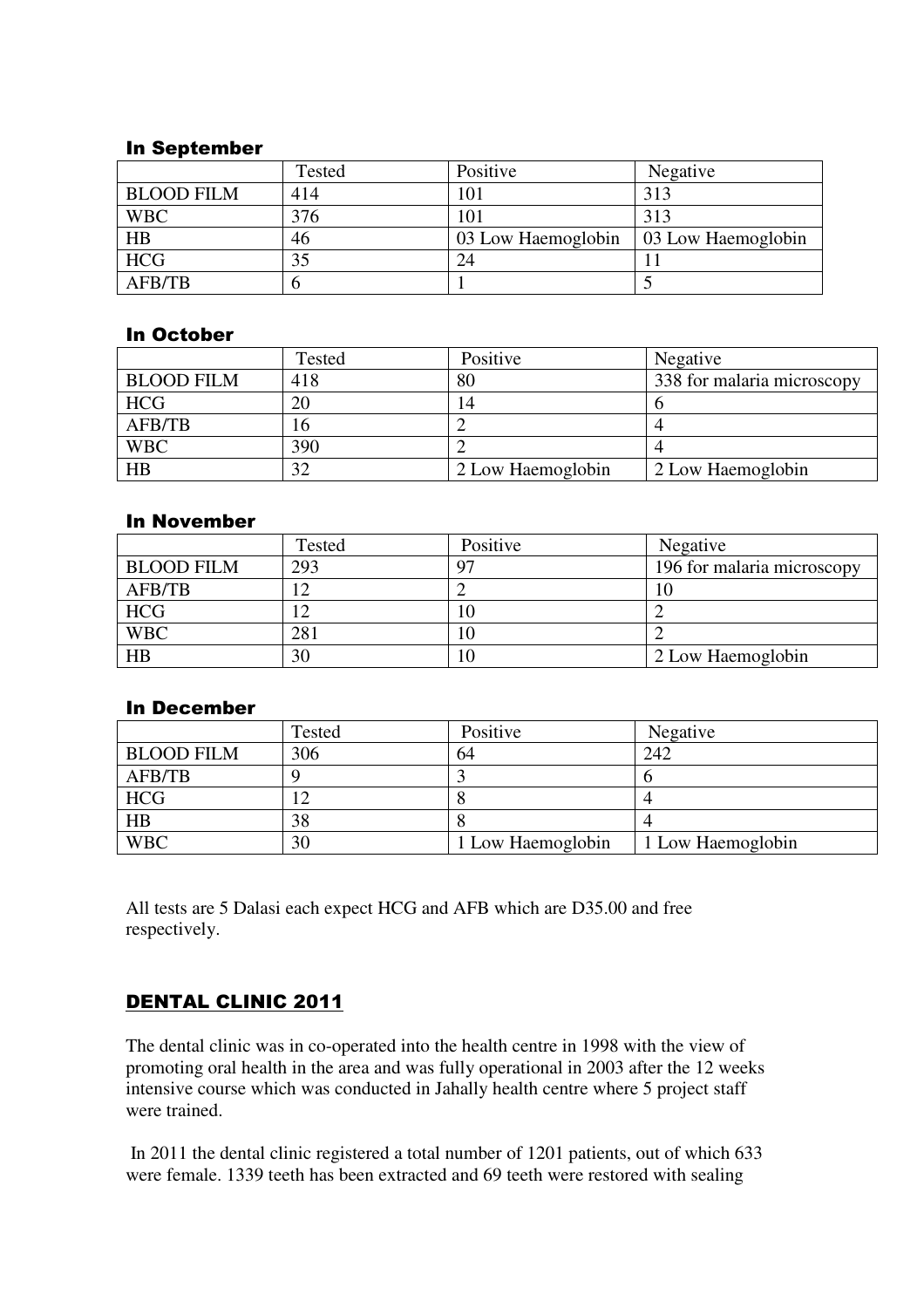materials (glass oinomer). 362 patients were treated with abscesses,12 patient were referred to our clinic and our clinic referred 19 patients for dental sealing at Bansang.

The dental clinic received patients all over the country and even foreigners as far as Senegal. The following patients have been treated as charted below.

|      |    |  |                                                            |  |  |           | Jan   Feb   Mar   Apr   May   Jun   Jul   Aug   Sept   Oct   Nov   Dec   Total |
|------|----|--|------------------------------------------------------------|--|--|-----------|--------------------------------------------------------------------------------|
| - 99 | 98 |  | $108$   $121$   $150$   $110$   $103$   $76$   $83$   $75$ |  |  | $ 92 $ 56 | $\vert$ 1171 $\vert$                                                           |

Dental training program is being considered as the clinic survey revealed that the spreading of dental problem is high. It is proven true that project aid the Gambia is a non profit making health facility.

#### MEDICAL RESERCH COUNCIL (MRC) IN COLLABORATION WITH PROJECT AID THE GAMBIA PNEUMOCOCAL SURVEILLANCE PROJECT-FULADU WEST,CRR THE GAMBIA

#### REPORT JAHALLY HEALTH CENTRE FROM SEPETMBER 12 TO DECEMBER 31- 2011

Project activities started at Jahally health centre from September 12, 2011. As per project set criteria the children aged 0 to 59 months of age from study geo area who were admitted over night at health centre were enrolled in the study. After enrollment, the children are consented for blood samples. After the sample has been taken, they are then transported by project staff to Basse lab as soon as possible (within 2 hours) for blood culture. The detail is attached as below.

Important thing here to note is the two blood cultures positive for staphylococcus aureus cases where the children presented with serious illness and first line treatment which is in common practice here does not include antibiotics directed at this organism but after the result was conveyed in time and so the treatment was changed accordingly. Initially the reporting mechanism was not that optimal but now it has been improved and the results are conveyed to the health facility in real time for better management.

Interaction with staff and in-charge at Jahally has been very cordial. One project nurse is placed permanently at the centre specifically for the inpatients in the ward and OPD when and where required. That has helped a lot in building strong working relationship.

Senior project staff including epidemiologist, clinician and nursing coordinators make regular visits at the centre for QC/QA, refresher for all involved about the project set SOPs, explain activities and discuss issues and the way forward to more cordial relationship and fruitful discussions in future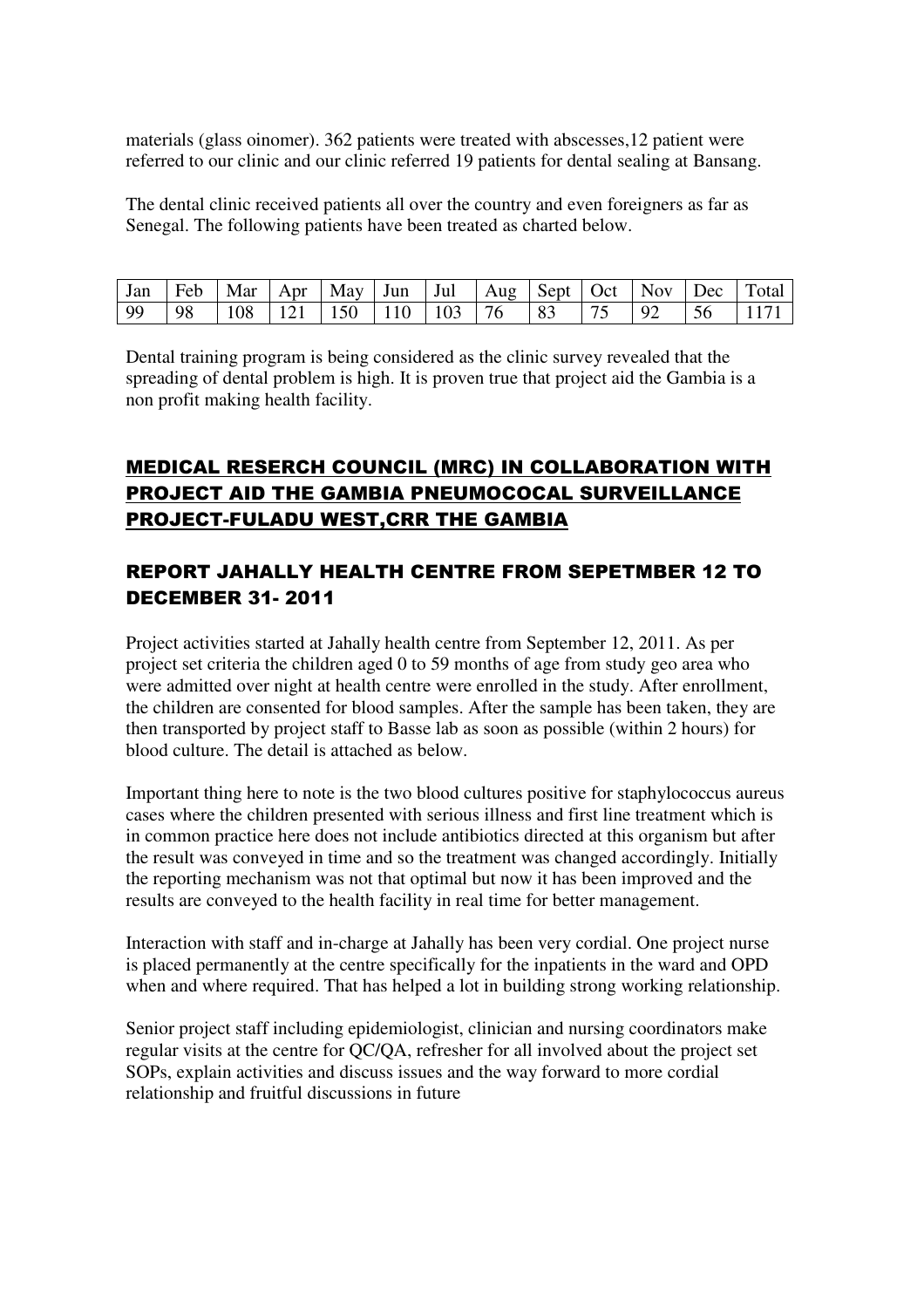#### Pheumococcal Surveillance Project-Fuladu west,CRR, The Gambia

| Subject                              | Total           |                |                               |
|--------------------------------------|-----------------|----------------|-------------------------------|
|                                      | $<1 \text{ yr}$ | $>1$ yr        | Total                         |
| <b>Total U5 Admissions</b>           | 29              | 95             | 124                           |
| <b>Total Enrolments</b>              | 35              | 54             | 89                            |
| Total Meeting PSP Criteria*          | 30              | 38             | 68                            |
| <b>Total Blood Cultures</b>          | 21              | 46             | 67                            |
| <b>Total Declining BC</b>            | 8               |                | 18                            |
| <b>Total Unable to Bleed</b>         | 4               |                | $\overline{4}$                |
| <b>Total Positive Blood Cultures</b> |                 | $\overline{c}$ | $3(2 S. aureus \& 1 S. Pneu)$ |
| <b>Total Positive RDT</b>            | 18              | 33             | 51                            |
| <b>Outcome-Total Recovered</b>       | 32              | 55             | 87                            |
| <b>Outcome-Total Deaths</b>          |                 |                |                               |

PSP Criteria\*: age 0-59 months and living within study geo area

### ANNUAL REPORT OF JAHALLY-MADINA KINDERGARTEN

### FOR THE YEAR 2011 DATE 26/12/2011

Once again we have successfully gone through another year of success in the history of our beloved institution under the banner of Project Aid, The Gambia. As always the Kindergarten has made tremendous strides to claim its rightful position in the cadre of Nursery Education in The Gambia since its inception in Sept 2004. A lot of achievements have been registered during this year prominent among which are the increase in enrollment, acquisition of a new giant TV screen, human resource development, continues supply of food, uniform and medical services to name but a few.

Unlike other provincial kindergartens, The enrollment figures in Jahally-Madina Kindergarten still continues on an upward surge despite the stiff competition with the two existing 'Madarassas' (Quranic Schools) of Jahally and Madina. This Sept alone a hundred and two new students (102) were registered out of which 56 were girls giving a hand to the presidential crusade of supporting the girl child in acquiring education. Not only has our robust campaign enhances a significant achievement in maintaining the 240 student capacity in the kindergarten but also compelled the said Quranic schools to shift their operational times to the afternoon instead of morning to avoid collision.

Audio-visual classes has also been an integral component of our educational strategy as seeing is believing and also children learn faster through seeing. But unfortunately couple of months ago we experienced some problems with our TV which we could not ameliorate but upon request from management a giant TV is immediately sent in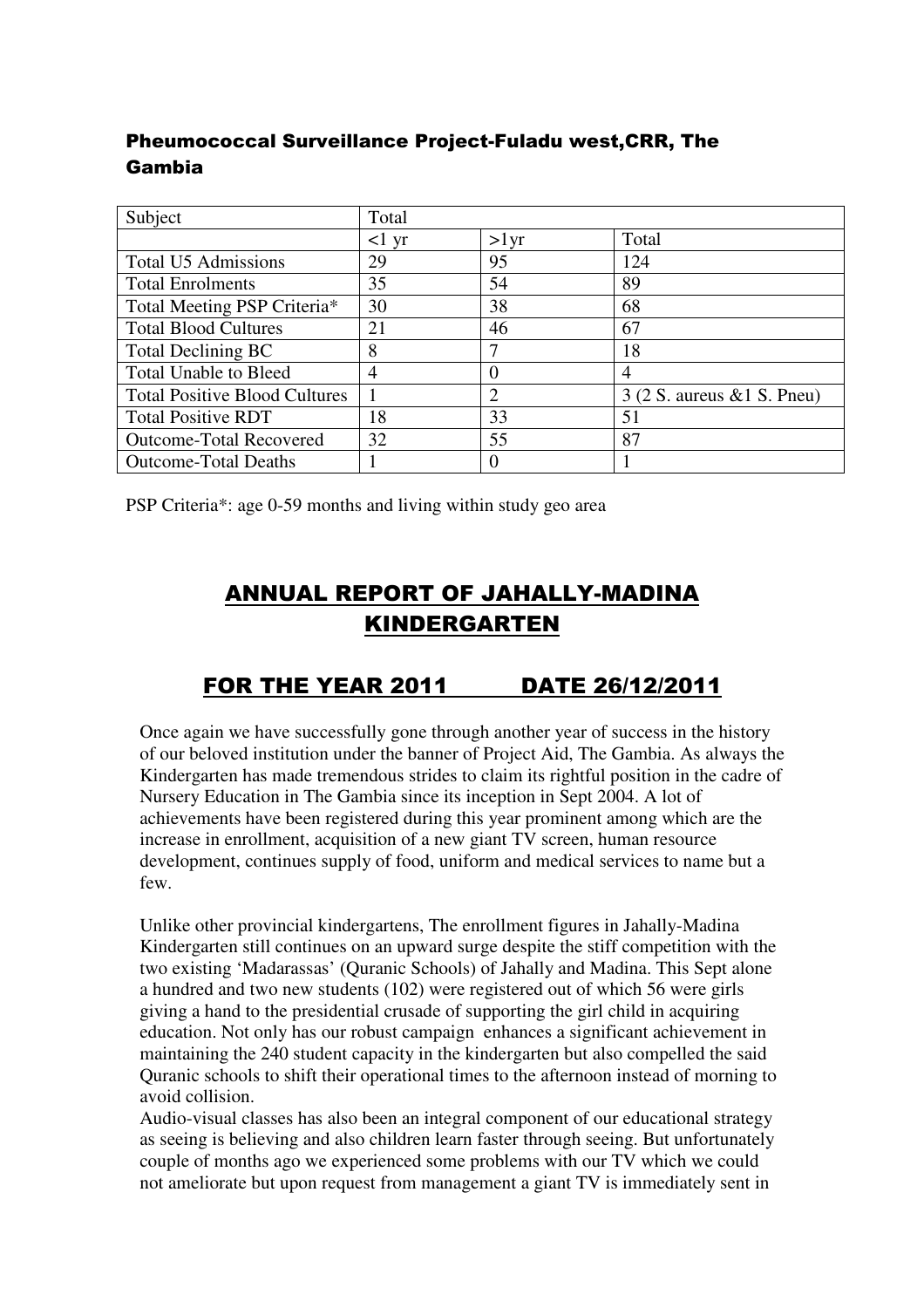from German to replace the broken one and will be operational by next term. Thanks to the German sponsors for their foresight.

Human resource development has also being placed on a high premium during the year under review as the school and the project management are cognizant of the fact that a well trained and motivated staff are bound to be more productive. In recognition of this fact, two of the seven untrained teachers Mr. Landing Jassey and Mr. Muhammed Ceesay to be precise who were sent since last year are still at the College for the three years Early Childhood Development ( ECD) Course on full scholarship at the expend of the Project. Plans are still on the way to send some more eligible candidates in the subsequent years.

In the area of Health and Feeding, the kindergarten still continues to provide free medical services and feeding to the 240 registered children despite the fact of being phased out of the WFP'S school feeding programme under the Department of State for Education. It is however worth mentioning at this juncture that feeding such a huge number of children on a daily bases has not being very easy for the institution due to the sky rocketing commodity prizes and unfortunately all our efforts to lure WFP back has so far fallen on deft ears.

Not only do the kindergarten provided free medical services and feeding to the young stars but also supplied all the 102 new intakes with one new school uniform free as traditional of the institution. As the uniform materials are not available locally, the projects therefore buy and saw them from Banjul and transport it to Jahally every year for easy access.

The kindergarten has not also lose sight of their agricultural obligation as their vegetable garden has been very much part of their activities during the year under review as it served us not only as an elementary agricultural class for the pupil but also its produces were used to supplement the school canteen in order to provide adequate balance diet for the children. The bananas and pawpaw also continue to play a pivotal role in boosting the nutritional status of the children for adequate growth.

It is indeed an understatement to assert that the year under review has been truly eventful especially when one takes stock of the increase in enrollment, capacity building, free medical service, free feeding, free supply of uniforms and the admirable academic excellence. In fact in my candid opinion, the year under review has been one of success that will be remembered for years to come.

#### AGRICULTURE

As the project operates in three intervention areas namely Health, Education and Agriculture it is therefore just apt for us to shed some light on the developments that took place in this sector over the year under review. It's already established that the project has supported the operation of four vegetables gardens in the two communities, Jahally and Madina to be precise for many years now. It has provided safe wells and fencing materials from home and abroad for all the four gardens (2 in Jahally and 2 in Madina) costing over a million of dalais and are still being supportive to the crusade. In